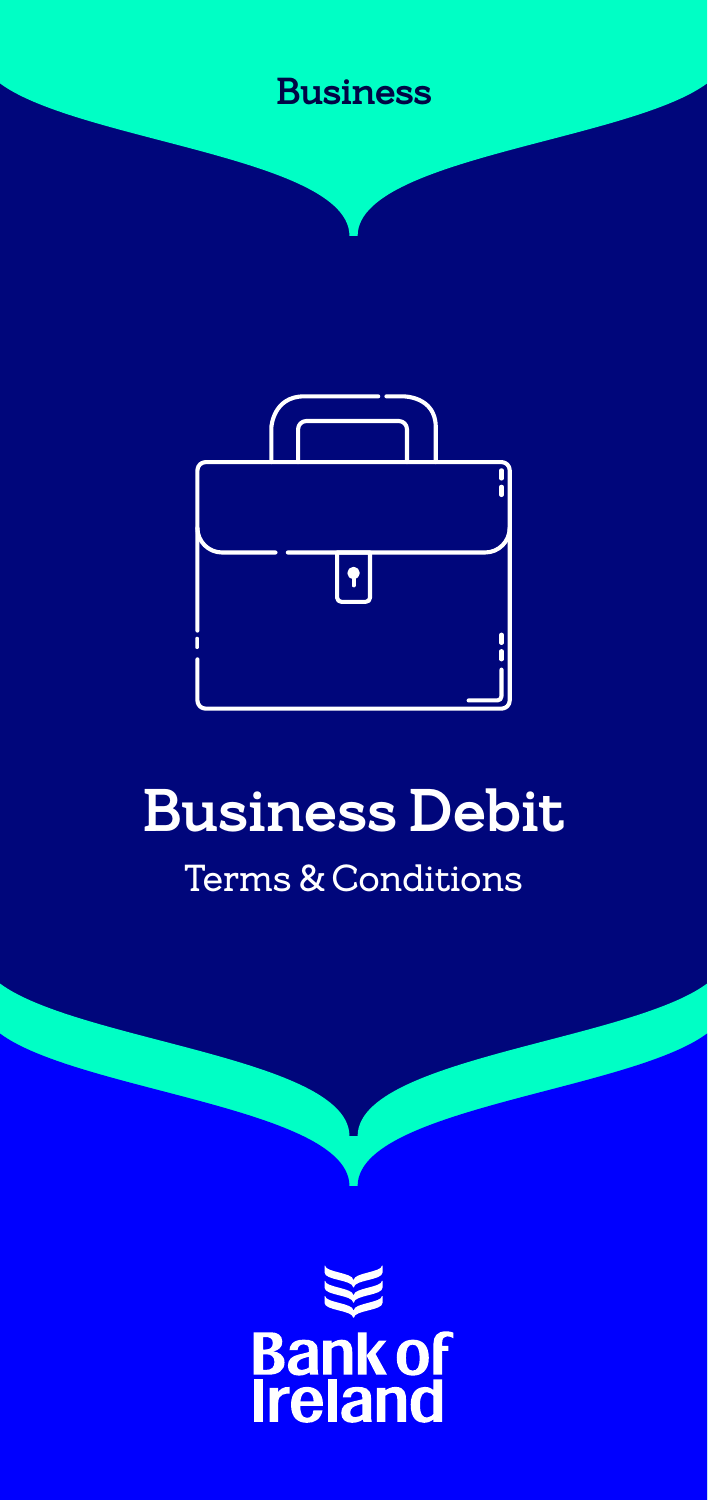## Terms and Conditions - Business Debit Card

### **1.0 Definitions**

- 1.1 **"Account"** means the business current account in respect of which the Card is issued.
- 1.2 **"Authorisation to Debit"** (ATD) means in relation to certain Cardholder Not Present Transactions the provision of the following details which are to be recorded by the Retailer for each transaction:
	- (a) Business Debit PAN (16 digits on the front of the Card) number
	- (b) Cardholder's name, address, and telephone number
	- (c) Card expiry date
	- (d) Address to which goods/services are to be delivered, if relevant
	- (e) Gross amount charged
	- (f) Date and time of telephone ATD
- 1.3 **"Bank"** means The Governor and Company of the Bank of Ireland, having its Head Office at 40 Mespil Road, Dublin 4, Ireland, and its successors, assigns and transferees.
- 1.4 **"Banking Day"** means the periods of time in any one day during which the Bank is open for business in Ireland, and "non-Banking Day" (Saturdays, Sundays and Bank Holidays) shall be construed accordingly.
- 1.5 **"Card"** or **"Debit Card"** means the Debit Card, which at the request of a Customer we have provided to you to allow you to make payment transactions on the Customer's Account. Where relevant, Card or Debit Card also includes a digital or electronic version of a Card which may be registered in a Digital Wallet on a supported computer or device.
- 1.6 **"Cardholder"** means the person to whom the Card is issued and named.
- 1.7 **"Cardholder Transaction"** means Business Debit Transactions conducted by the Cardholder at an ATM, a POS terminal or a Cardholder Not Present Transaction and a Contactless transaction.
- 1.8 **"Cardholder Not Present Transaction"** means a Cardholder Transaction carried out by a Cardholder who is not present in a Retailer's outlet and provides Authorisation to Debit by mail, phone, internet, fax or telex.
- 1.9 **"Cash-back"** means the service available to a Cardholder from certain Retailers by which a Cardholder may, at the time of and in addition to the purchase of goods and/or services using Business Debit, obtain cash subject to the limit set out in condition 2.10.
- 1.10 **"Chip"** means an integrated circuit embedded in the Card.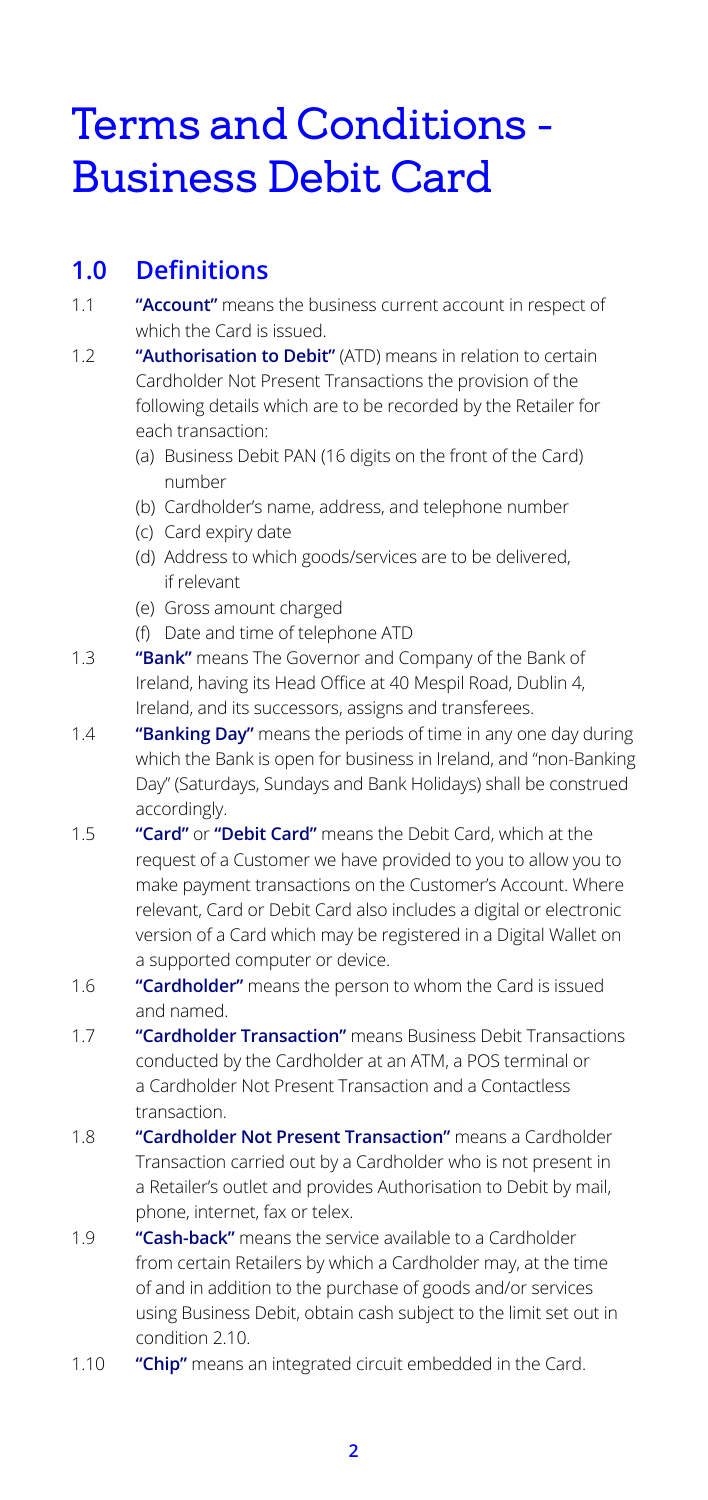- 1.11 **"Contactless"** means a payment method which may be offered by a Retailer for completing transactions. This payment method uses Near-Field Communications (NFC) meaning the Card (or a device on which you have registered a Digital Card) is held close to the Card reader rather than inserted into POS terminal.
- 1.12 **"Customer"** means the Company, Partnership or Sole Proprietor of a business in whose name the Account is maintained.
- 1.13 **"Cut-off time"** means the latest time in any Banking Day that we can process a particular Account transaction, request or instruction on that Banking Day.
- 1.14 **"Digital Card"** or **"Digital Debit Card"** means a digital or electronic version of a Card or Debit Card which may be registered in a Digital Wallet on a compatible computer or device.

#### 1.15 **"Digital Banking"**

- (a) means our present and future online banking services which can be accessed through 365 Online, Business Online Services, Bank of Ireland Mobile Banking, and services available on bankofireland.com; and
- (b) includes a reference to 365 Online and/or Bank of Ireland Mobile Banking, Business Online Services and/or bankofireland.com where that makes sense.
- 1.16 **"Digital Security Key"** means a device (such as a smartphone or tablet) which has been paired with a Digital Banking profile.
- 1.17 **"Digital Wallet"** means an electronic payment service that allows you to store a digital version of your Card on a computer or device and make payments using that Digital Card. Digital Wallets may be operated by third party Digital Wallet providers and are available on supported devices.
- 1.18 **"Ireland"** means the Republic of Ireland.
- 1.19 **"Microenterprise"** means an enterprise which employs fewer than 10 persons and whose annual turnover and/or annual balance sheet total does not exceed EUR 2 million as defined in Article 1 and Article 2 (1) and (3) of the Annex to Recommendation 2003/361/EC as may be amended from time to time.
- 1.20 **"Payee"** means a person who receives a payment.
- 1.21 **"Payer"** means a person who makes a payment.
- 1.22 **"Physical Security Key"** means a small hand held physical device that can generate security codes for use in Digital Banking and be used as a Security Credential.
- 1.23 **"PIN"** means the personal identification number issued to the Cardholder which is required at an Automated Teller Machine ("ATM") and generally required at the point of sale in order to authorise a transaction.
- 1.24 **"POS terminal"** means a terminal which is capable of accepting, storing and transmitting Cardholder Transactions.
- 1.25 **"Retailer"** means a supplier of (a) goods and/or services; or
	- (b) goods and/or services and Cash-back.
- 1.26 **"Statement"** means a record of Account transactions, issued periodically by the Bank to the Cardholder and/or the Customer which may be paper or electronic (eStatement).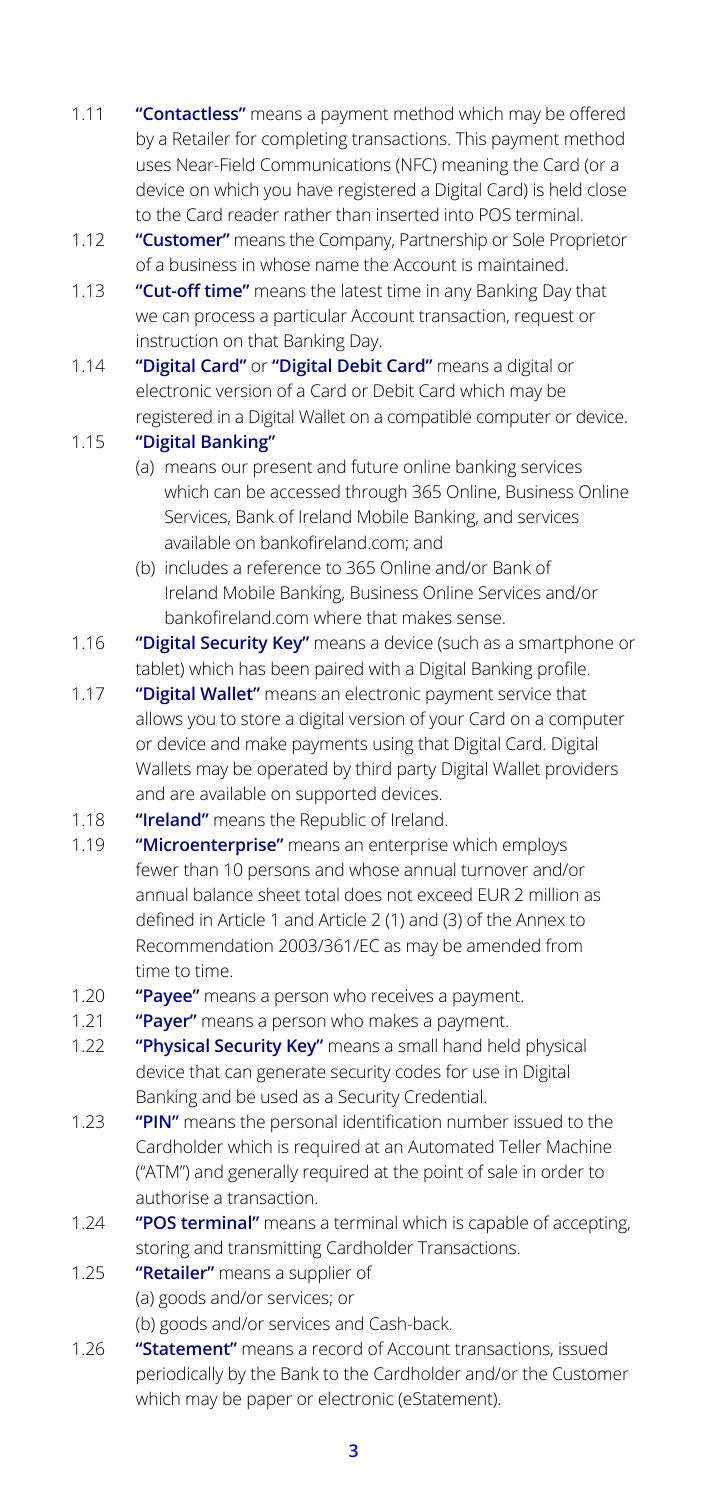- 1.27 **"3D Secure"** means a system used as an added layer of security for Debit Card transactions. Examples include, Visa Secure and Mastercard® SecureCode™. For more information about our 3D Secure service, please see our Frequently Asked Questions at bankofireland.com.
- 1.28 **"3D Secure Passcode"** means your one time Passcode sent to your mobile phone by text message (SMS) or generated by you using a Physical Security Key for use on 3D Secure which you may need to complete a purchase using your Card.
- 1.29 **"Security Credentials"** means the personalised security features we require you to use now or in the future to
	- (a) access your Account through our online, phone and mobile banking channels and
	- (b) to authorise transactions on your Account (including using your Card). Sometimes we will give you the Security Credentials; in other cases we will ask you to choose them. These are examples of Security Credentials: a personal identification number (PIN), password, one time passcode (such as 3D Secure Passcode), security number or code (for example, those generated by a physical or digital security key), a response to push notification, your registered device, your fingerprint or other distinctive personal characteristic, or any combination of these features or other ones we require now or in future.
- 1.30 **"Third Party Providers" (or "TPPs")** means a third party provider who is authorised by a relevant regulatory authority to provide certain services to customers such as accessing information and making payments from accounts which are accessible online.
- 1.31 **"Visa Scheme"** means the payment system operated by Visa Europe Services Inc. which is a wholly owned subsidiary of Visa Europe Limited.
- 1.32 **"You"** and **"yours"** means the Cardholder and includes you acting on your own and through any third party authorised to act on your behalf, such as a TPP.

#### **2.0 The Card**

- 2.1 The Card is subject to the Terms and Conditions of Use set out herein ("Terms and Conditions") and the same may be varied from time to time by the introduction of new conditions, or varying or amending of existing conditions, in accordance with these Terms and Conditions. Where you use a Digital Debit Card, our terms and conditions for Digital Wallets will apply.
- 2.2 The Card shall be for the sole use of the Cardholder and who must be an authorised signatory on the Account. The Card can be issued either on Account opening or during the business relationship.
- 2.3 In order to use a Card it must be activated. You can do this by following the instructions we give you from time to time. Your Card belongs to us. The use (including activation) of the Card is your acceptance of these Debit Card terms and conditions.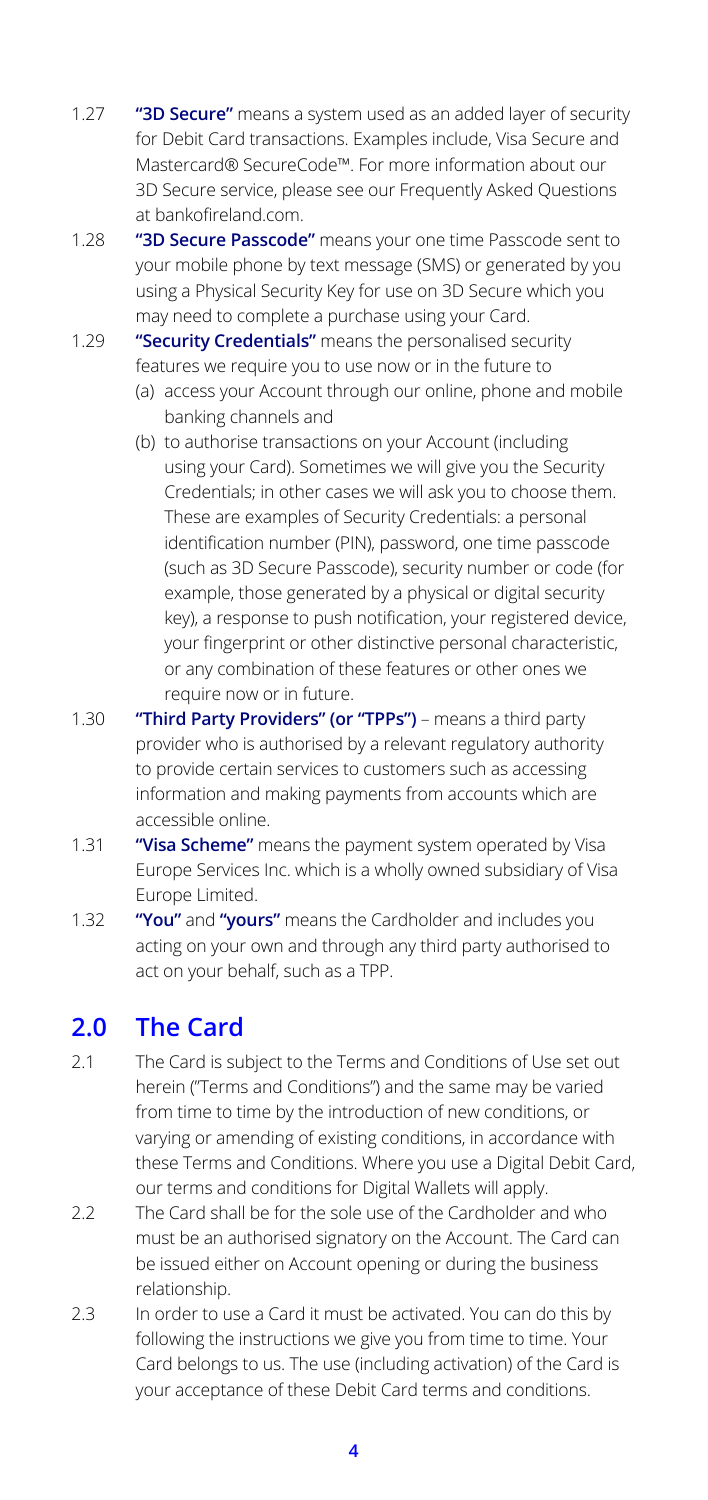- 2.4 The use of the Card to withdraw cash from an ATM or to avail of any third party payment or any other service provided by an ATM is subject to both transaction and daily limits. Transaction limits can vary from financial institution to financial institution and from time to time. The daily limit will be determined by the Bank and may vary from time to time. Details of the daily limit are available from your local branch. Depending on the transaction limit, it may be necessary in some cases for a Cardholder to carry out more than one transaction to avail of the daily limit. You can use your Card with the PIN to withdraw cash from the Account in our branches that provide cash services.
- 2.5 The Bank may refuse to act on any instruction received in respect of any ATM services without liability to the Cardholder where sufficient cleared funds are not available or where an agreed overdraft facility is not in place on the Account (where applicable) or where such overdraft facility (if in place) would be exceeded if the Bank acted on the instruction.
- 2.6 Subject to the Cardholder's full compliance with these Terms and Conditions, the Bank shall accept liability for the Bank's nonexecution or defective execution of any third party payment or other relevant payment arising from the provision of any other relevant service by use of the ATM (if any), and will restore the Account to the state it would have been in had the incorrectly executed transaction not taken place.
- 2.7 Subject to the limits set out in condition 2.0 the Bank guarantees payment made by the Cardholder with the Card within Ireland (i.e. using Business Debit) where:
	- (a) The Card is presented by the Cardholder to the Retailer and the Cardholder Transaction is effected through a POS terminal.
	- (b) The Business Debit Transaction is a Cardholder Not Present Transaction; if
		- (i) The Card has not been deliberately altered or defaced in any way.
		- (ii) The Cardholder Transaction is completed before the expiry date of the Card.
		- (iii) There are sufficient cleared funds in the Account to meet the payment.
		- (iv) You have not broken any of these terms and conditions, any of the terms and conditions of your Account and where you use a Digital Card, you have not broken any of our terms and conditions for Digital Wallets or any terms and conditions of a Digital Wallet provider; and
		- (v) The Cardholder provides the correct PIN or other Security Credentials where required.
- 2.8 If the Cardholder provides incorrect information when making a Cardholder Transaction (for example a reference number for a gas provider), the Bank is not responsible for any loss caused. The Bank will make all reasonable efforts to recover the funds involved in such transaction. The Bank may charge the Cardholder in respect of all reasonable costs incurred in recovering the funds on behalf of the Cardholder.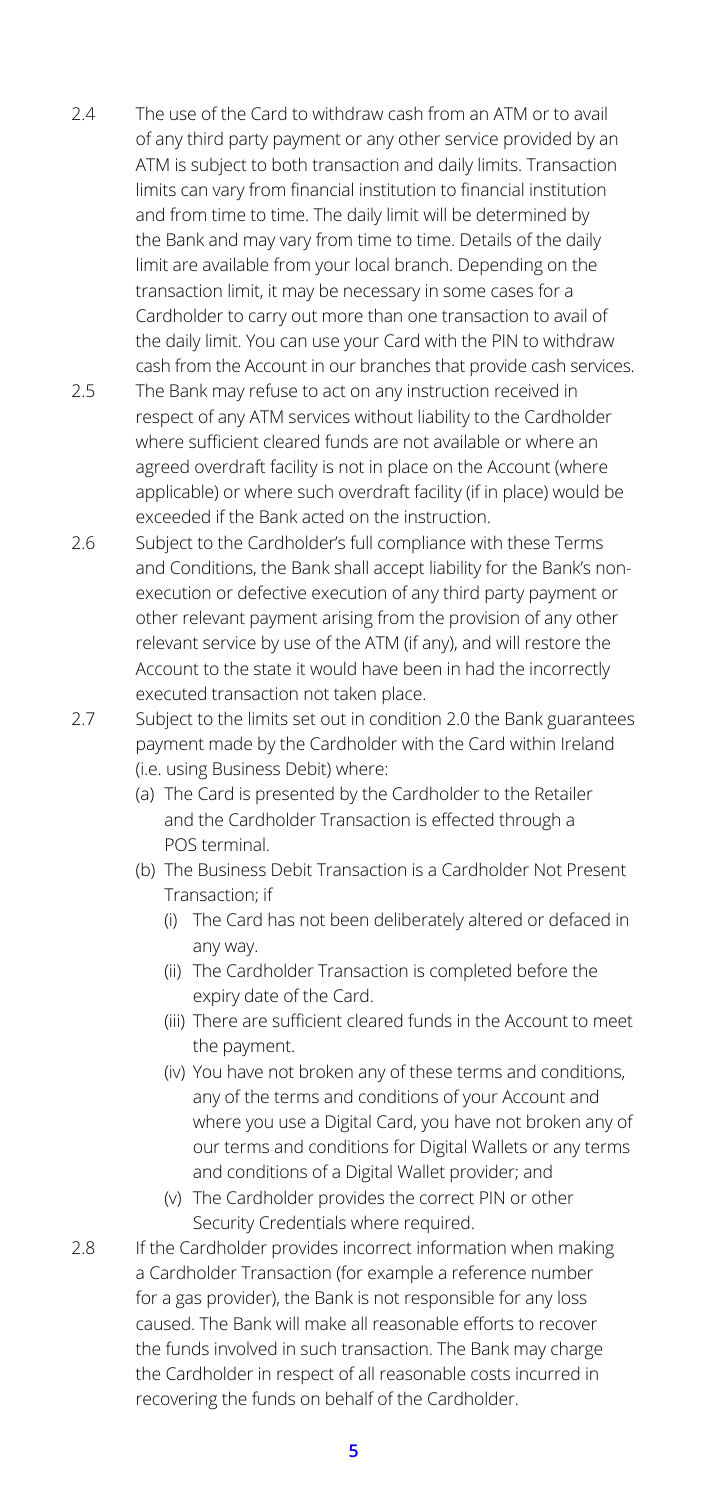- 2.9 If the Cardholder has not used the Card in the last 12 months. the Bank may not automatically reissue a Card.
- 2.10 It is important that there are sufficient cleared funds in the Account to cover Cardholder Transactions, otherwise the Account may attract over limit item charges and interest surcharges and may result in other payments having to be returned unpaid.
- 2.11 The Cardholder shall not use the Card so as to create any indebtedness to the Bank which has not been previously authorised by the Bank.
- 2.12 Once you receive a replacement or new Card from us, we will send the new Card details to Visa. If you have set up a recurring Card payment Visa may send your new Card details to the relevant merchants so that those Card payments can continue. We are not liable if Visa or a merchant fails to update your new Card details. If you wish to opt out of this service, please contact us.
- 2.13 We may allow you to submit certain servicing requests digitally through our website or Digital Banking. You may need to use your Security Credentials to complete these requests.

#### **3.0 Protecting the Card, PIN and other Security Credentials**

- 3.1 The Cardholder must always protect the Card (or a device on which you have registered a Digital Card) and take the greatest possible care to ensure it is not lost, stolen or used in an unauthorised way. The Cardholder is responsible for the Card and Security Credentials and must ensure that they are protected in line with this clause. Where we allow you to store a Digital Card in a Digital Wallet, you must protect the Digital Card and Digital Wallet or any computer or device on which they are stored in the same way as you would a physical Card. If the Cardholder does not do so, the Cardholder may be liable for any loss suffered as a result.
- 3.2 The Cardholder must sign the Card immediately on receipt.
- 3.3 The Cardholder must memorise the PIN and must keep the PIN and any other Security Credential secret, and take the greatest possible care to prevent anyone knowing them or using them fraudulently or without the Cardholder's permission. The Cardholder should never write down the PIN in a place where the Card is kept or where it can be easily linked to the Card.
- 3.4 If you use the 3D secure service you agree that we can conclude that the transaction was made by you.
- 3.5 If the Card (or a device on which you have registered a Digital Card) is lost or stolen or the Cardholder thinks someone knows the PIN, or other Security Credentials, the Cardholder must contact us immediately. We can be contacted free of charge via the Freephone number listed on our website bankofireland.com
- 3.6 The Cardholder must ensure that the Bank is immediately informed of any change in the Cardholder's place of business. If this is not done it may not be possible for the Bank to investigate disputed or fraudulent transactions on the Account.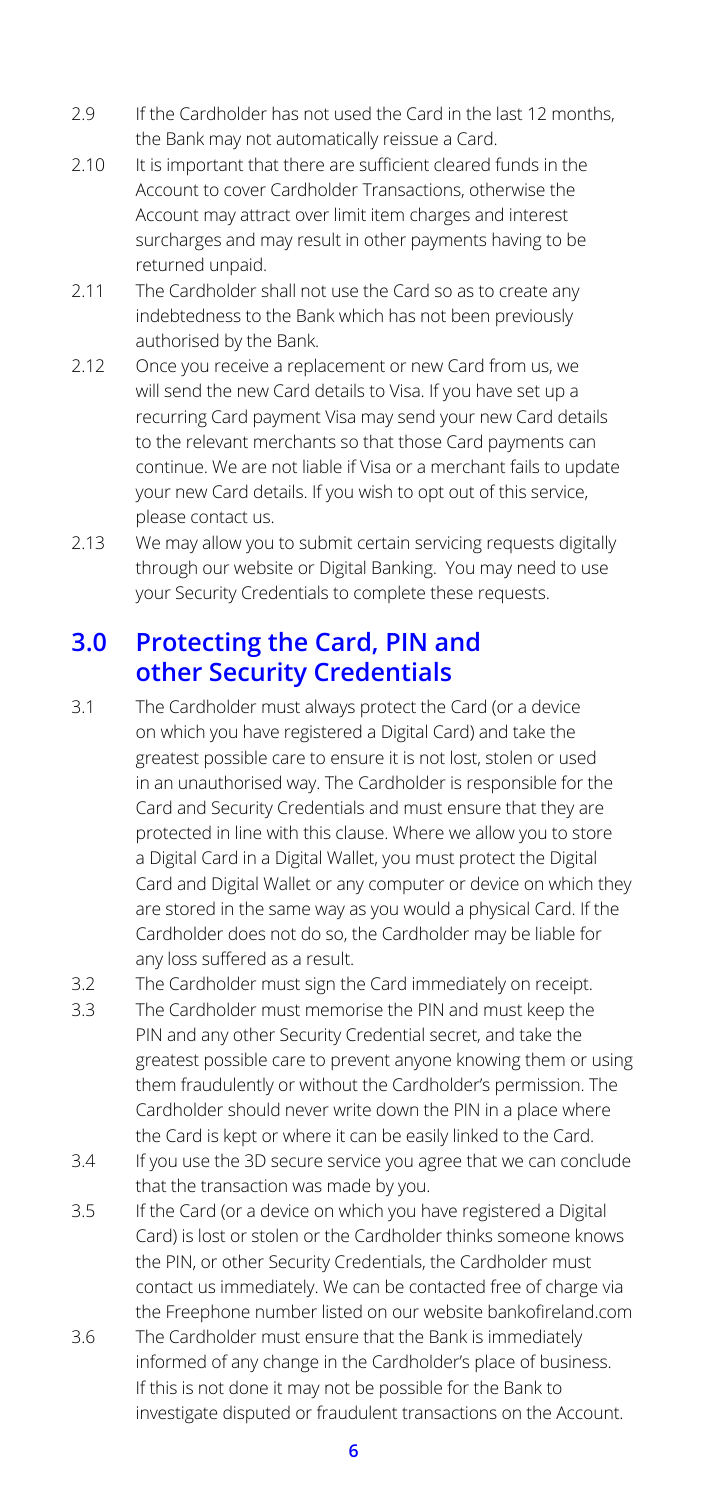## **4.0 Payment**

- 4.1 Subject to condition 6.0, the Bank may debit the Account with all amounts disbursed by the use of the Card.
- 4.2 The Cardholder is responsible for ensuring the correctness and accuracy of all Cardholder Transactions and the Bank does not accept any responsibility or liability in respect of the same.
- 4.3 The available balance in the Account will generally be reduced immediately by the amount of any Cardholder Transaction. Cardholder Transactions will only appear on the Cardholder's Statement or eStatement once the Cardholder Transaction has been fully processed and posted to the Account by the Bank. Cardholder Transactions will generally appear immediately on Business online.
- 4.4 The Card may only be used within the credit balance and any undrawn facility on the Account at the time of the Cardholder Transaction.
- 4.5 If the Bank receives your payment instruction before the relevant Cut-off time, the Bank will process the payment from the Account on the Banking Day ("D") that it is received (unless the Cardholder has requested that it should be paid on a date in the future). If the payment is in Euro, and the financial institution of the payee is located in the EEA, we will ensure that the financial institution of the payee will receive the payment within one banking day of D (D+1). If it is a cross-border payment in Sterling, or other EEA Currency (non-euro), and the financial institution of the payee is located in the EEA, we will ensure that the financial institution of the payee will receive the payment within three banking days of D (D+3). Where the payment instruction is submitted on paper, the processing time may be an extra banking day ((D+2) and (D+4)). Any other payment instructions may take longer to process.
- 4.6 The financial institution where the Payee's account is held controls payment into that account. The Bank is not responsible for that.
- 4.7 A Cardholder Transaction may not be countermanded by a Cardholder for whatever reason and the Bank may debit the amount of any such payment to the Account.

#### **5.0 Retailers**

- 5.1 It will be necessary in all cases for a Retailer to obtain specific authorisation from the Bank or its agents to honour the Card for all Cardholder Transactions (even though the amount of that transaction is within the credit balance and any undrawn facility on the Account). The granting of any such authorisation has the effect of reducing the credit balance and any undrawn facility on the Account.
- 5.2 From time to time, as part of the Bank's Fraud Monitoring System, the Bank may issue a "referral" message to a Retailer. In such circumstances, the Retailer is required to contact the Bank to verify the Cardholder. If the Retailer fails to do so and refuses to process the transaction, the Bank shall not be liable for the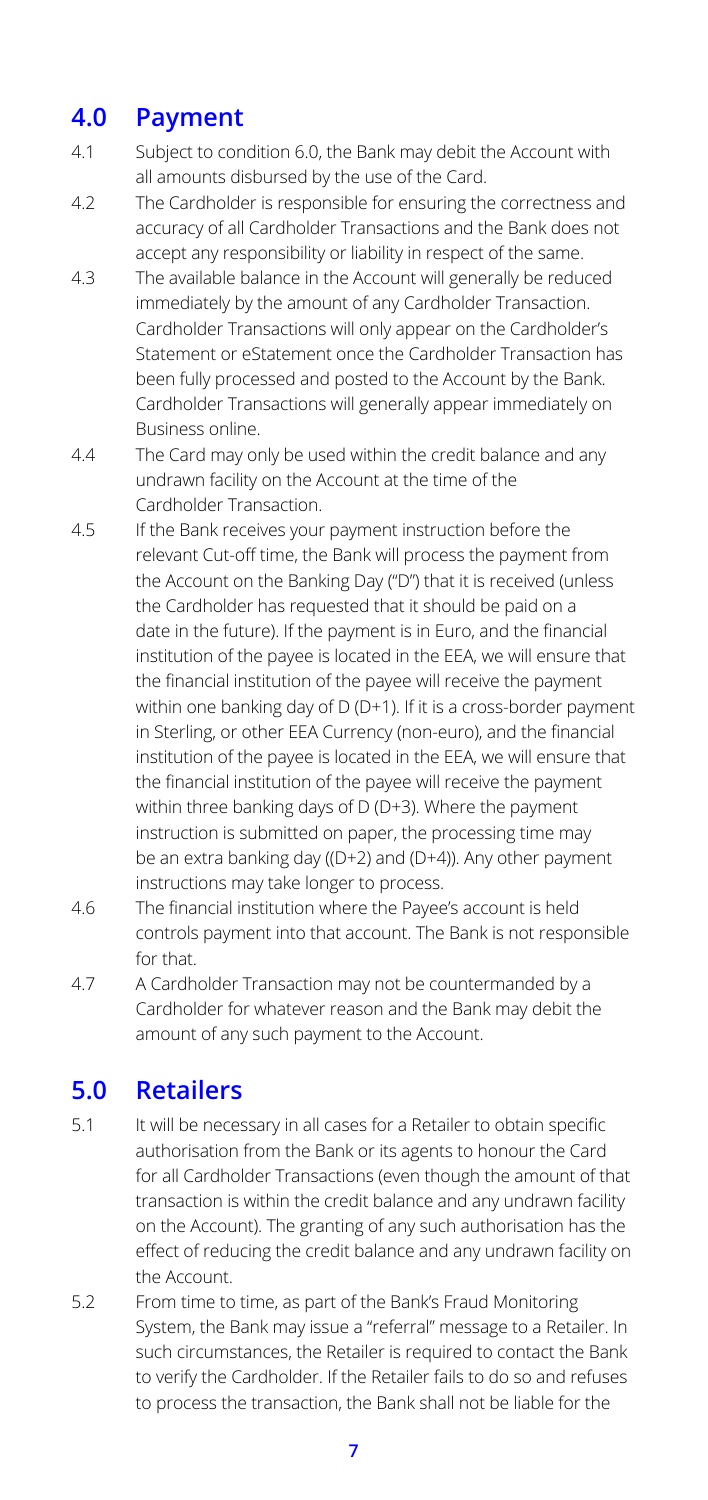refusal of the Retailer to accept or honour the Card.

- 5.3 The Bank will not be liable for the refusal of any Retailer to accept or honour the Card. This includes the circumstances set out in condition 5.2 above as well as circumstances where it is not possible to authorise a Cardholder Transaction whether for systems reasons or because no authorisation signal has been received by the Bank, and circumstances where authorisation is not possible because the Card has been damaged.
- 5.4 Where a Retailer becomes liable to make any refund to the Cardholder the Bank will credit the amount to be refunded to the Account only on receipt of a properly issued refund voucher or other appropriate verification of the refund by the Retailer. The Bank will not be responsible for goods and/or services that it does not supply; in relation to such goods and/or services, the Bank will have no dealings with a Retailer on behalf of the Cardholder.
- 5.5 When using the Card to make a payment in a retail outlet the Cardholder may be asked to either insert the Card in a POS Terminal and enter a PIN or hold the Card against a Card reader depending on the Card and payment terminal.
- 5.6 Chip & PIN Transactions
	- (i) For Cardholder Transactions which require a Card to be inserted into the POS terminal the Cardholder will be generally prompted to input a PIN into the POS terminal.
- 5.7 Contactless transactions
	- (i) This clause applies when the Card has been enabled by the Bank to allow you to carry out Contactless transactions.
	- (ii) You can use the Card to make purchases for small amounts without using the Chip and PIN.
	- (iii) When making a payment using a Contactless Card reader you must place your Card against the reader in the retail outlet. The Card will be detected and the payment is completed without you entering your PIN. From time to time, for your security we may ask you to conduct a Chip and PIN transaction in which case you must insert the Card and enter your PIN. Where a Digital Card is used to make a Contactless transaction you may be required to provide your Security Credentials to approve that payment.
	- (iv) There is a limit on the value of each Contactless transaction set by the Visa Scheme. Details of this limit are available at bankofireland.com.
- 5.8 Cardholder not present transactions
	- (i) The Cardholder may carry out a Card Transaction when the Cardholder is not in the presence of a Retailer (for example when you are on the telephone or internet). This is called a Cardholder Not Present Transaction and the Retailer may record the following details:
		- (1) Card number, Card validation (last three digits on the back of the Card) and Card expiry date.
		- (2) Name, address and telephone number of the Cardholder
		- (3) The address to which goods or services should be delivered.
		- (4) The amount charged, date and time.
			- **8**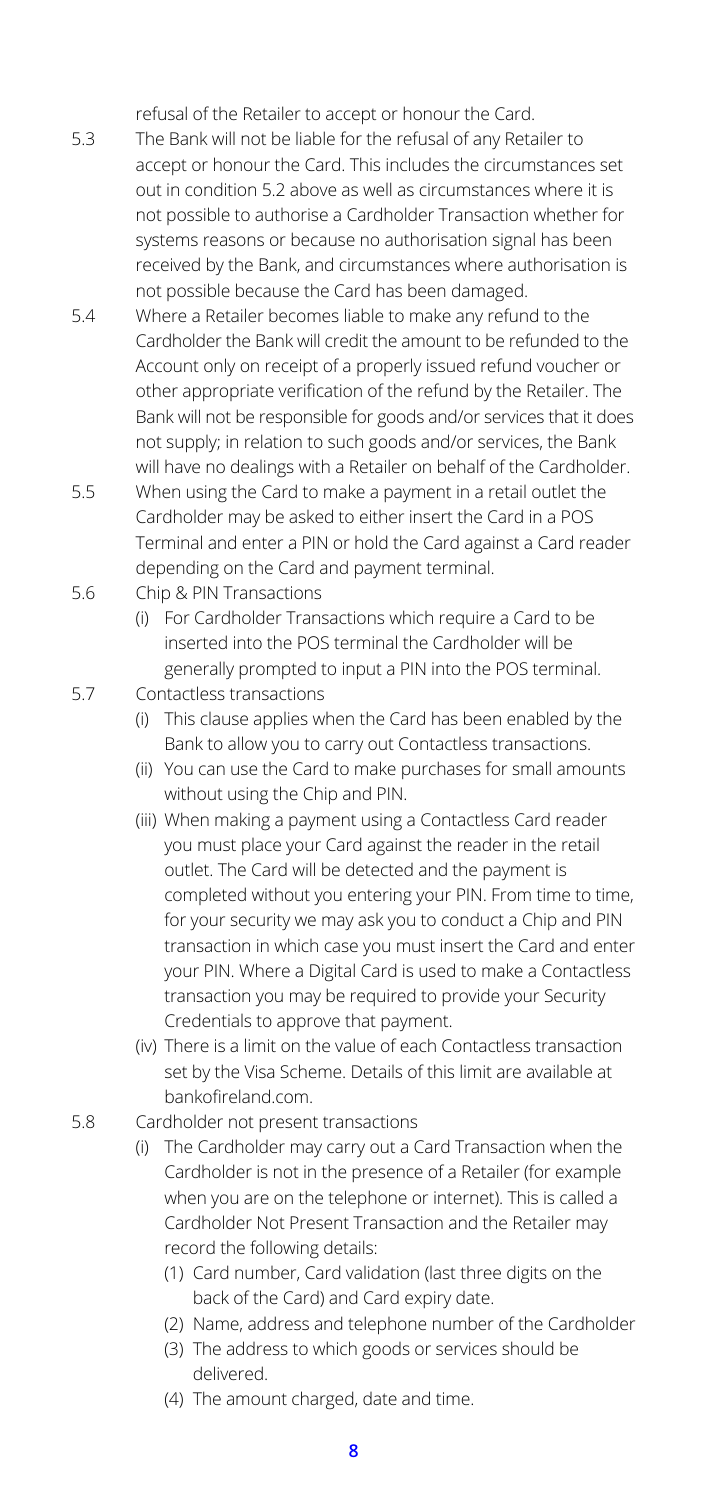(ii) You may be required to provide Security Credentials (such as a 3D Secure Passcode) or a response to a push notification if you have a Digital Security Key in order to complete an online transaction.

You may not be able to use your Card for online Cardholder Transactions if the Retailer does not support the use of Security Credentials for Card payments. In addition, we may not be able to process such transactions where the Retailer does not support the required payment security technology or standards. You may not be able to use your Card for online Cardholder Transactions unless your Account linked to your Card is registered for Digital Banking.

#### **Retailers in general**

- 5.9 (i) If the Bank authorises a payment for the Cardholder to a Retailer in a Cardholder Not Present Transaction this will immediately reduce the available balance in the Account (including any agreed overdraft if there is one) by the payment amount,
	- (ii) Some Retailers will apply for a pre authorisation for a payment when the Cardholder gives them the Card number (for example, to hire a car or book a hotel room). The pre authorisation amount will reduce the available balance on the Account as set out in 5.9(i) above.
- 5.10 If a person misuses the information the Cardholder gives in a Cardholder Not Present Transaction (for example any information of the type mentioned in Clause 5.8) we are not liable for any loss you suffer as a result.

#### **6.0 Loss, Theft or other Misuse of your Card**

- 6.1 You must tell us immediately if your Card (or a device on which you have registered a Digital Card) is lost or stolen, if you suspect your Card has been used without your permission or if your PIN, 3D Secure Passcode or other Security Credentials becomes known or is in possession of someone else. You must inform us by calling us free of charge via the Freephone number listed on our website bankofireland.com. We may ask you to confirm this notification in writing within seven days (or 21 days if you are abroad). You must not use the Card again.
- 6.2 You must tell us about any transaction that you did not authorise, or any transaction that was not done correctly, as soon as possible but no later than thirteen months after the date of the transaction. You can notify us free of charge via the Freephone number listed on our website bankofireland.com. If an unauthorised payment is made from the Account, we will, subject to 6.3 & 6.4 below, refund the Account and restore it to the way it would have been if the unauthorised payment had not happened. If it is later determined that no refund should have been paid we will be entitled to recover it from the Account without further reference to you.
- 6.3 Where any unauthorised Cardholder Transactions have resulted from the loss, theft or misappropriation of the Card (or a device

**9**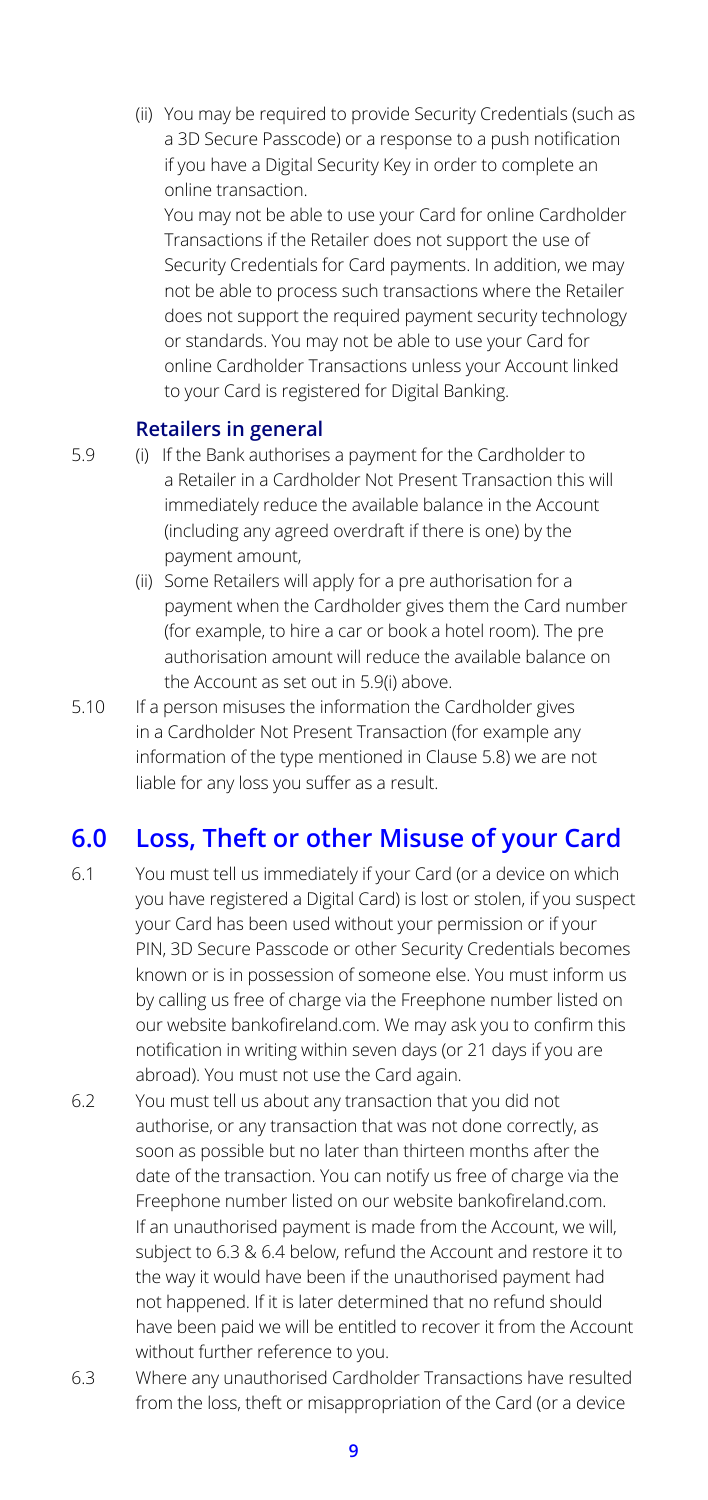on which you have registered a Digital Card), or PIN, 3D Secure Passcode or other Security Credentials and the Customer is not a Microenterprise, the Customer will be fully liable for any such unauthorised Cardholder Transactions which occurred before such loss, theft or misappropriation was reported to the Bank. If you use your Card as a Microenterprise, you are liable for only €50 in unauthorised transactions carried out on the Account before you reported the issue, unless the loss, theft or misappropriation of the Card (or a device on which you have registered a Digital Card) was not detectable to you, then you will have no liability for any unauthorised transactions except where you have acted fraudulently.

- 6.4 Notwithstanding 6.3 above, where any such unauthorised Cardholder Transactions arise as a result of any fraud or gross negligence on the part of the Cardholder, the Cardholder shall be liable for the full amount of such unauthorised Cardholder Transactions.
- 6.5 Other than in the case of any fraud or gross negligence on the part of the Cardholder, the Cardholder shall not be liable for any transactions carried out after the Cardholder has notified the Bank of the loss, theft or misappropriation of the Card PIN, 3D Secure Passcode or other Security Credentials.
- 6.6 In the event we suspect or detect any fraud or unauthorised activity on the Account, we may advise you and/or the relevant Cardholder via phone call, SMS message or email as appropriate. If we deem it necessary we may block the Account and/or any Card issued on the Account and will advise you and/or the relevant Cardholder of the block and how it may be removed.

#### **7.0 Fees & Charges**

- 7.1 The Bank will charge to the Account any fees, charges and Government Duty that apply to the Card. Full details of fees and charges are set out in the Schedule of fees & charges for business customers and the Schedule of International Banking Charges. Copies of these are available on the Bank website: bankofireland.com.
- 7.2 The Bank may change fees and charges by giving the Customer and the Cardholder notice and the Bank will notify you in a way allowed by law or banking regulations (See Clause 10.).
- 7.3 If the Cardholder carries out a non-euro Card transaction on the Card, it is converted into euro at an exchange rate set by the Bank (in the case of some ATM cash transactions) or as determined by the Visa Scheme.
	- (i) A cross border handling fee is payable for non-euro purchases and ATM transactions. However the Bank do not apply a cross border handing fee at our ATMs for non euro cash withdrawals.
	- (ii) The cross border handling fee is distinct from commission the Bank may charge as set out in 7.4.
- 7.4 At some Bank ATMs the Bank allows the Cardholder to withdraw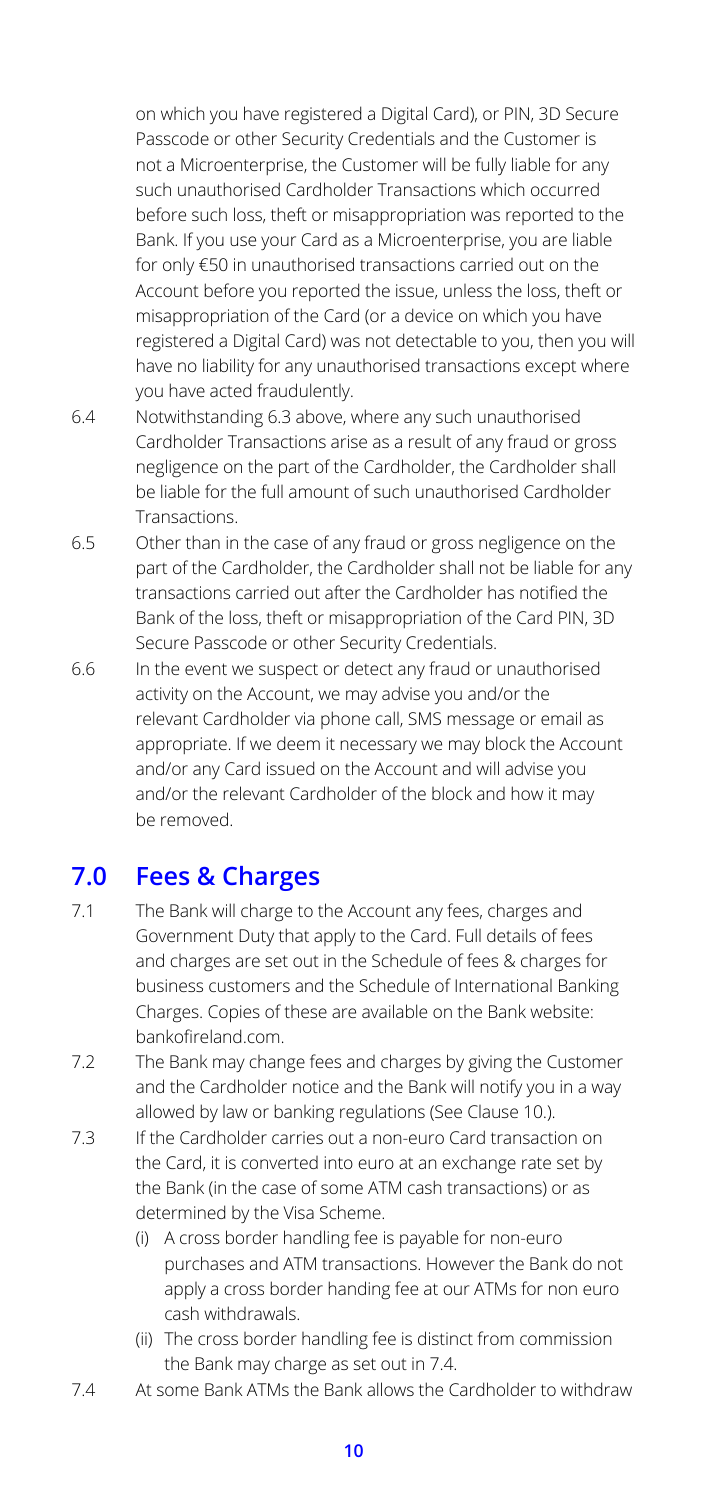non euro currency. The Bank may charge commission on non euro transactions carried out at Bank ATMs. The Bank do not charge commission:

- (a) when Sterling is withdrawn from Bank ATMs in Northern Ireland; or
- (b) when Sterling is withdrawn from our Bank ATMs in UK Post Office Locations

Full details are set out in the Schedule of fees and charges for Business customers and Schedule of International Banking Charges.

7.5 If you use your Card to make a non- euro cash withdrawal or make a non- euro payment in a country in the European Economic Area you agree that we are not required to send an electronic message setting out the currency conversion charges for that transaction.

#### **8.0 Partnership Account(s)**

8.1 Where a Card is issued in respect of an Account maintained by two or more persons then each such person shall be jointly and severally liable for any indebtedness created or extended by the use of the Card and shall so remain liable notwithstanding any cancellation of the Card or determination of the mandate for the operation of such Account.

#### **9.0 Termination, Cancellation, Blocking or Failure of the Card**

- 9.1 The Cardholder may terminate this Agreement at any time on notice to the Bank.
- 9.2 The Bank may terminate this Agreement at any time on two months' notice to the Cardholder.
- 9.3 In addition to the general right to terminate as set out above, and without any liability to the Cardholder, the Bank may terminate this Agreement or, at the discretion of the Bank, may immediately block the use or operation of the Card in circumstances where;
	- (a) the Bank is made aware of the death, bankruptcy or other act of insolvency of the Cardholder (under Irish or other law) or where the Cardholder seeks legal protection from creditors or enters a composition or settlement agreement with creditors whether under a statutory scheme or otherwise
	- (b) the Cardholder has failed security checks in a manner that the Bank deems unacceptable
	- (c) there is a reasonable suspicion of unauthorised or fraudulent activity on the Card; or
	- (d) there has been a breach of these terms and conditions by the Cardholder. Where the Card is closed or blocked, the Cardholder will be notified and, where the Card is blocked, the Cardholder will be advised as to how the block may be removed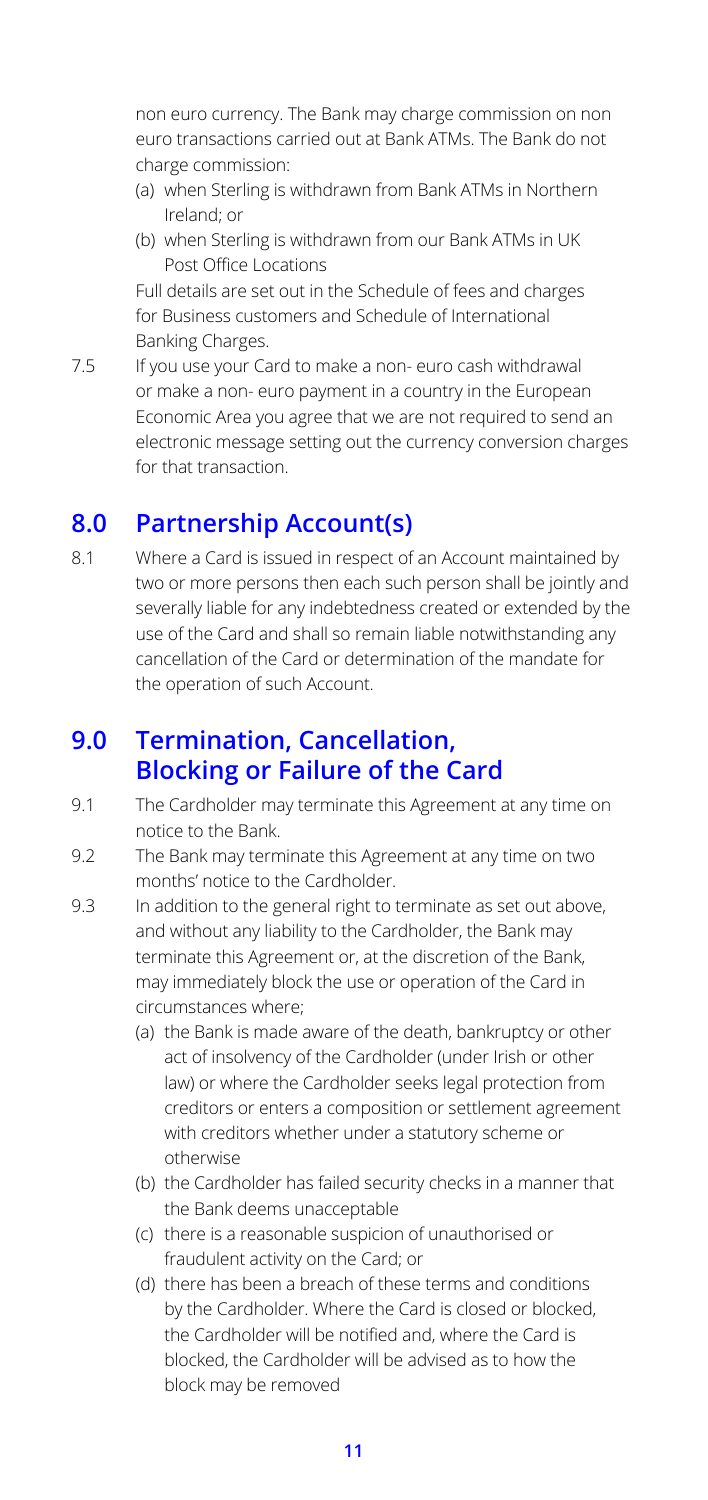- (e) The Account is overdrawn without an agreed overdraft permission or is operating in excess of an agreed overdraft permission
- 9.4 The Bank will not be liable for any delay or failure in performing any of its obligations in respect of the use of the Card where such delay or failure arises directly or indirectly from an Act of God, civil disturbance, industrial dispute or any circumstances beyond the Bank's control.
- 9.5 The Bank shall not be obliged to provide ATM facilities at all times or during any particular hours and may withdraw or terminate such facilities. The Bank shall not be liable for any delays, interruptions, errors or failures in the provision of the ATM services or any of them not within the reasonable control of the Bank, including force majeure, those caused by failure or fluctuation of electrical power, industrial action, industrial disputes, breakdown or other malfunctions of technical equipment including software; additionally the Bank shall not be liable in any respect for any loss or damage arising from the non-availability, non-functioning, failure or malfunctioning of an ATM, the ATM services or any of them or otherwise in connection therewith.

#### **10.0 Amendment of Terms & Conditions**

- 10.1 The Bank reserves the right at all times to introduce new Terms and Conditions and to vary or amend the existing Terms and Conditions by giving notice thereof to the Cardholder by whatever means allowed by law or regulation the Bank, in its discretion deems appropriate.
- 10.2. If the Bank changes or adds to these terms and conditions and the Cardholder is not happy with the changes, the Cardholder may return the Card to the Bank and these terms and conditions will be at an end but first the Cardholder must pay the Bank charges or Government Duty that may be due on the Card.
- 10.3. If the Cardholder does not return the Card to the Bank, the Cardholder is deemed to accept the changes on their effective date.
- 10.4 We may not always provide you terms and conditions with each Card which is a renewal or a replacement. We will send you terms and conditions with the first Card we issue on the account. The most up to date version of the terms and conditions that apply to your Card can also always be found on the Banks website bankofireland.com.

#### **11.0 Identification**

11.1 To ensure compliance with obligations under law and regulations concerning the prevention of money laundering and terrorist financing and to comply with taxation requirements, the Cardholder may be required to produce to the Bank satisfactory evidence as to the Cardholder's identity, current permanent address, the source of the funds lodged or proposed to be lodged to the Account.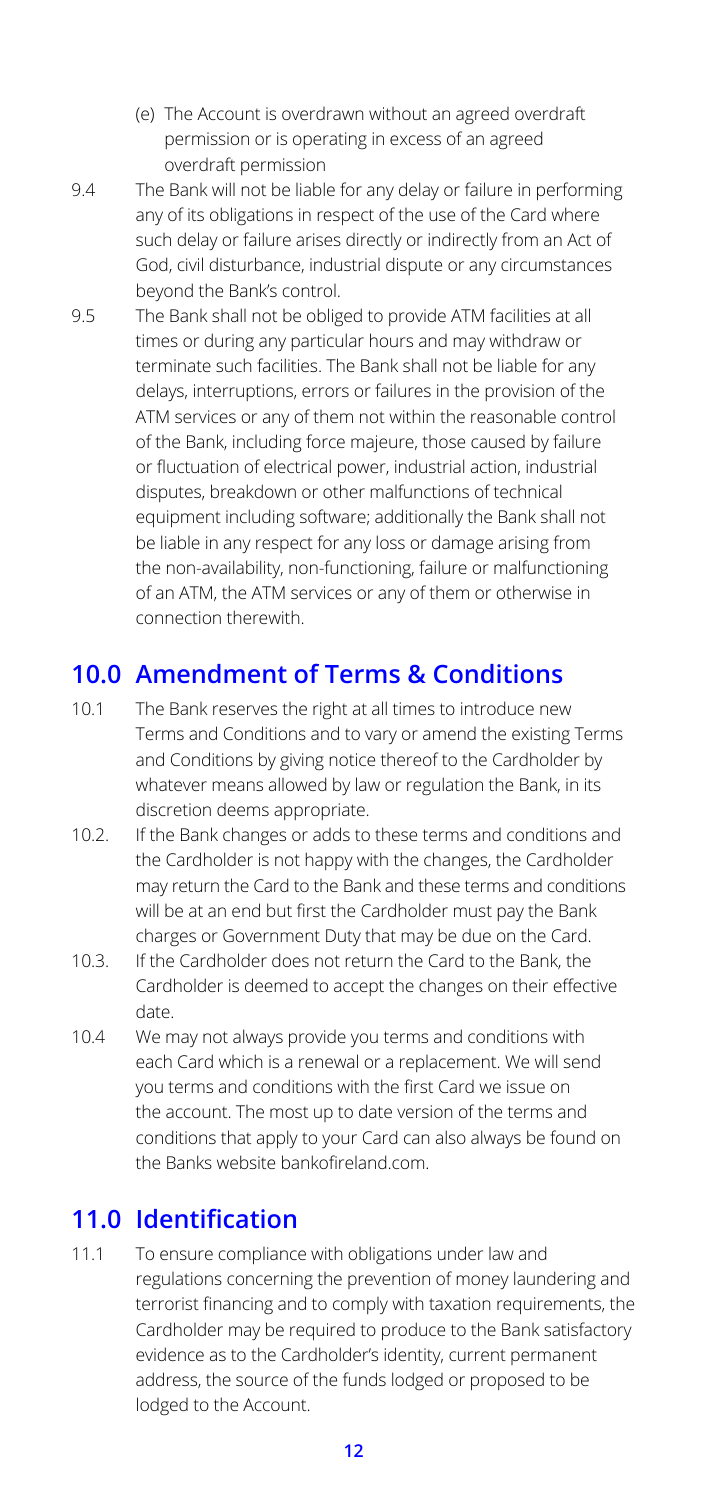### **12.0 Waiver**

12.1 No time or indulgence which the Bank may extend to the Cardholder, nor any waiver by the Bank of any breach of any term or condition of these Terms and Conditions of Use, shall affect the Bank's rights and powers hereunder.

#### **13.0 Reading this Document**

- 13.1 Each of these terms and conditions is separate from the others. If any term or condition is illegal or cannot be enforced now or in future, the rest of the terms and conditions will remain in full force and effect.
- 13.2 In these terms and conditions we sometimes give an example of something covered by a clause or definition. We do this to assist you. The meaning and scope of these terms and conditions is never limited by these examples.
- 13.3 The index and headings used in these terms and conditions are there to assist you and do not form part of the legal agreement between you and us.
- 13.4 A reference to a "person" includes a human being, corporation, partnership or organisation.
- 13.5 A reference in the singular includes a reference to the plural and vice versa, where this makes sense (for example, "person" can mean "persons", and "persons" can mean "a person").
- 13.6 The English language is and will be used for the purpose of interpreting these Terms and Conditions and for all communication in connection with a Card.

#### **14.0 Disputes or Unauthorised Transactions**

- 14.1 In the case of a dispute between a Cardholder and the Bank regarding a Cardholder Transaction, the books and records kept by or on behalf of the Bank (whether on paper, microfilm, by electronic recording or otherwise) shall, in the absence of manifest error, constitute sufficient evidence of any facts or events relied on by the Bank in connection with any matter or dealing relating to the Card. In respect of any Cardholder Transaction, use of the PIN 3D Secure Passcode or other Security Credentials, in conjunction with the Card, shall be taken as conclusive evidence that the relevant Cardholder Transaction was carried out by the Cardholder.
- 14.2 In the event of any disputed Cardholder Transactions, it shall be the responsibility of the Cardholder to demonstrate to the satisfaction of the Bank that any such disputed transaction was actually unauthorised or incorrectly executed.

### **15.0 Making a Complaint**

15.1 We're committed to providing you with excellent service at all times and hope we do not give you grounds to complain. However, if you wish to make a complaint, you may do so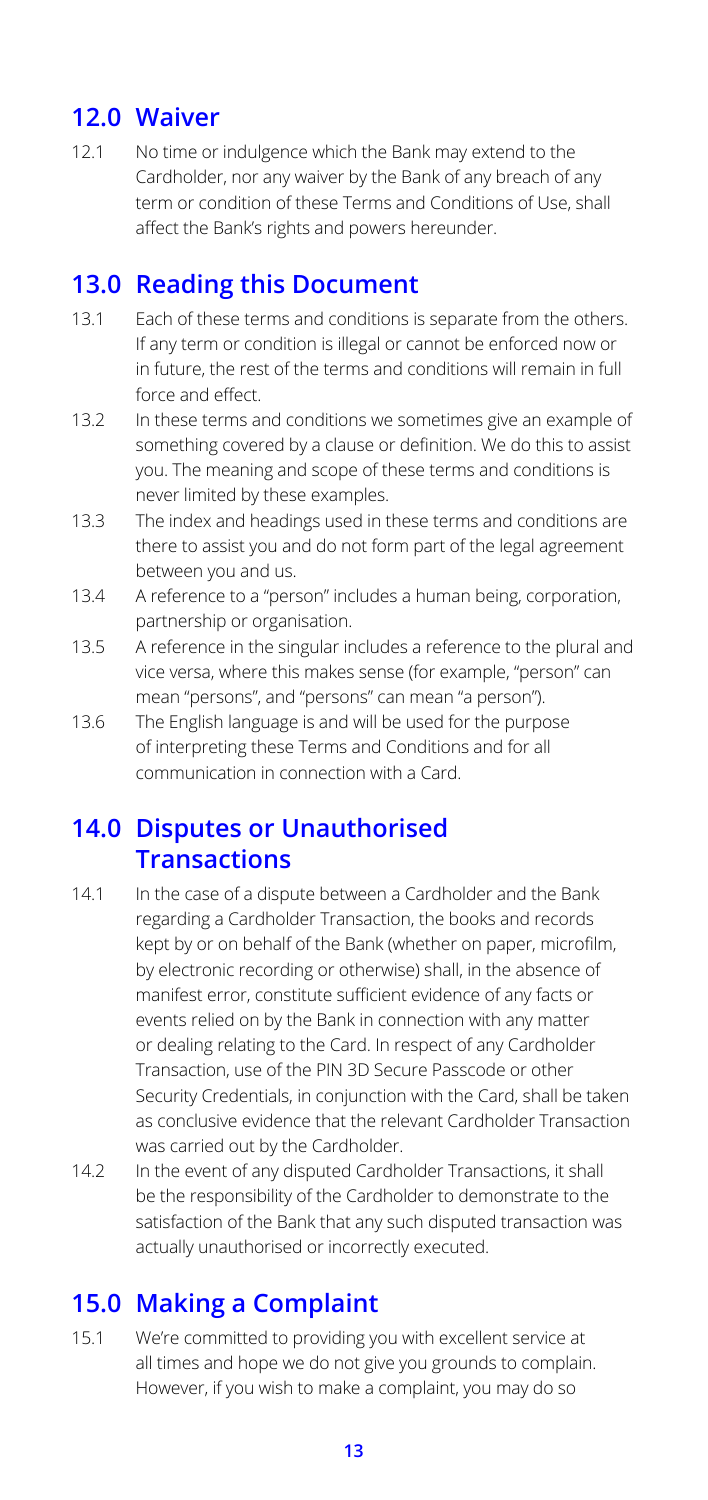in a number of ways. You can call or write to us, avail of our online complaints form, and advise our branch teams. Our website bankofireland.com/help-centre/customer-complaintsprocess provides further details about these channels and our complaints process.

- 15.2 If we cannot resolve your complaint within five working days, we will respond to your complaint in writing or if we hold an email address or mobile contact details for you, you agree we may respond by email or another durable medium.
- 15.3 If you are not satisfied with our response, you can refer the matter to the Financial Services and Pensions Ombudsman by writing to them at The Financial Services and Pensions Ombudsman, Lincoln House, Lincoln Place, Dublin 2, D02 VH29. You can find more information on how to access their resolution process by visiting their website at fspo.ie.

#### **16.0 Jurisdiction**

16.1 These Terms and Conditions shall be governed by, and construed in accordance with, the laws of Ireland and the courts of Ireland shall have exclusive jurisdiction to resolve any disputes in connection herewith.